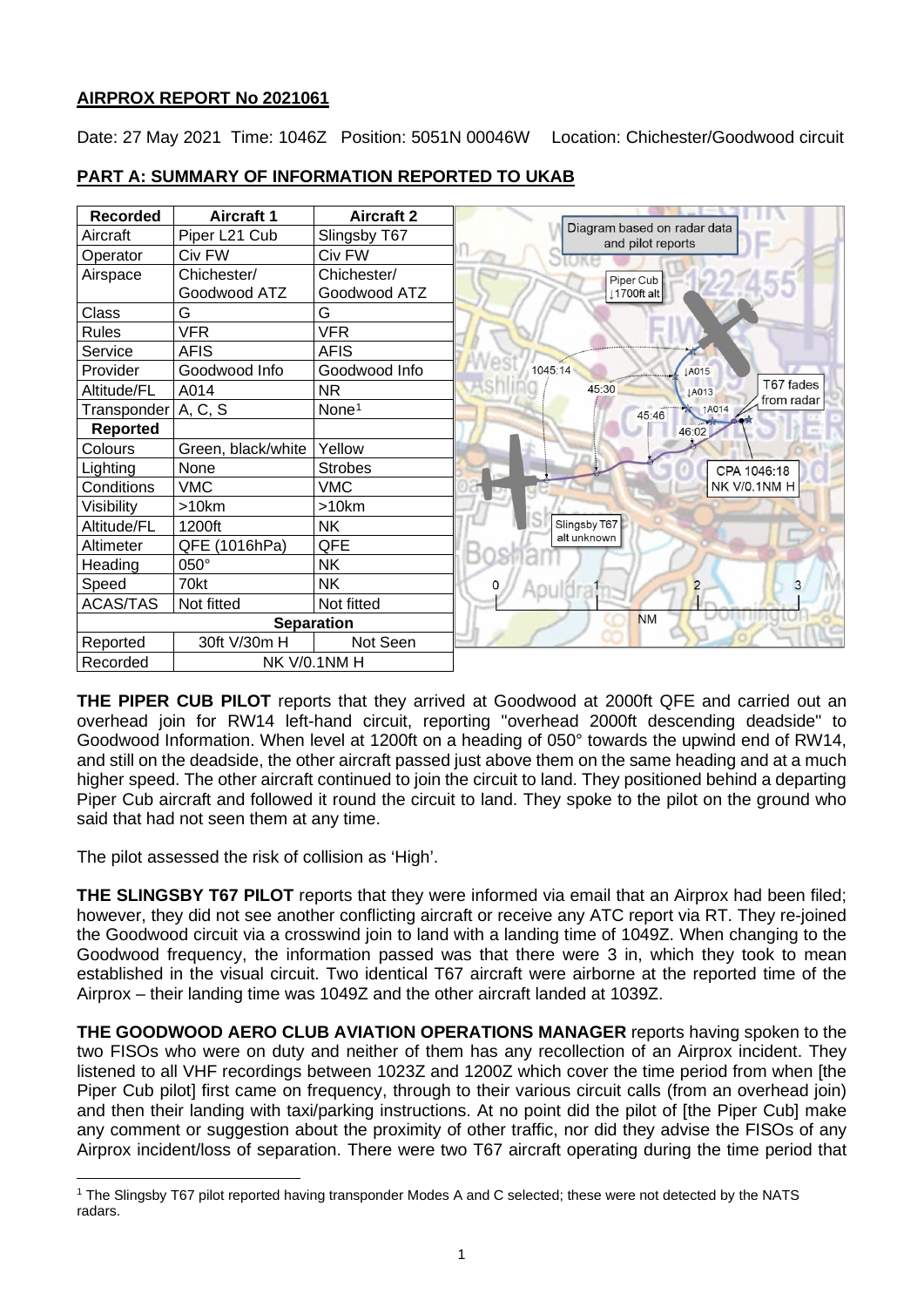[the Piper Cub pilot] was on frequency – [the Airprox T67] which landed at 1049Z and [a second T67] which landed at 1039Z. The landing time for [the Piper Cub] was 1053Z. Both [T67s] have identical paint schemes. The landing times are taken from the FPS held by Air Traffic.

## **Factual Background**

The weather at Southampton and Shoreham Airports was recorded as follows:

METAR EGHI 271050Z 20004KT 150V250 9999 SCT036 18/07 Q1021= METAR EGKA 271050Z 20009KT 9999 FEW025 16/10 Q1021=

#### **Analysis and Investigation**

#### **CAA ATSI**

The [Piper Cub] pilot was carrying out a standard overhead join, from the northeast of Goodwood, and was deadside descending, for a left-hand circuit RW14. The T67 pilot was re-joining from the west of Goodwood, for a left-hand circuit RW14, via the crosswind position.

The ATS Investigator had access to reports from the pilots of both aircraft. No initial or follow-up occurrence reports were received from Goodwood ATC. Screenshots contained within this report were taken from the Area Radar recording. The Goodwood RTF recordings were reviewed for the period leading up to the Airprox.

**Important note**: There was no time stamp available on the RTF recording provided. The RTF file provided by the Transcription Unit was marked with a start time of 1038:18. However, when synchronising the RTF with the Area Radar picture, the RTF timing was proven to be approximately 3min 12sec in error i.e. the actual recording start time was approximately 1041:30. This report is based upon a start time of 1041:30.

In the lead up to the Airprox, the FISO was dealing with several aircraft moving around the airfield, as well as aircraft joining, transiting, and operating in the visual circuit. The RTF workload was very high throughout the period of the review.

At **1044:31** the [Piper Cub] pilot reported overhead, 2000ft, descending deadside. The FISO responded with "*report downwind left-hand RW14*." The pilot replied, "*downwind left-hand RW14 (callsign)*" (Figure 1). At **1045:22** the T67 pilot requested a visual recovery from the west. The FISO responded with, "*14 left-hand, QFE 1016, circuit active, with 3 in*". The pilot replied, "*14, 1016 and we'll be joining crosswind*". The FISO replied, "*roger*" (Figure 2).



Figure 1 – 1044:31 Figure 2 – 1045:22

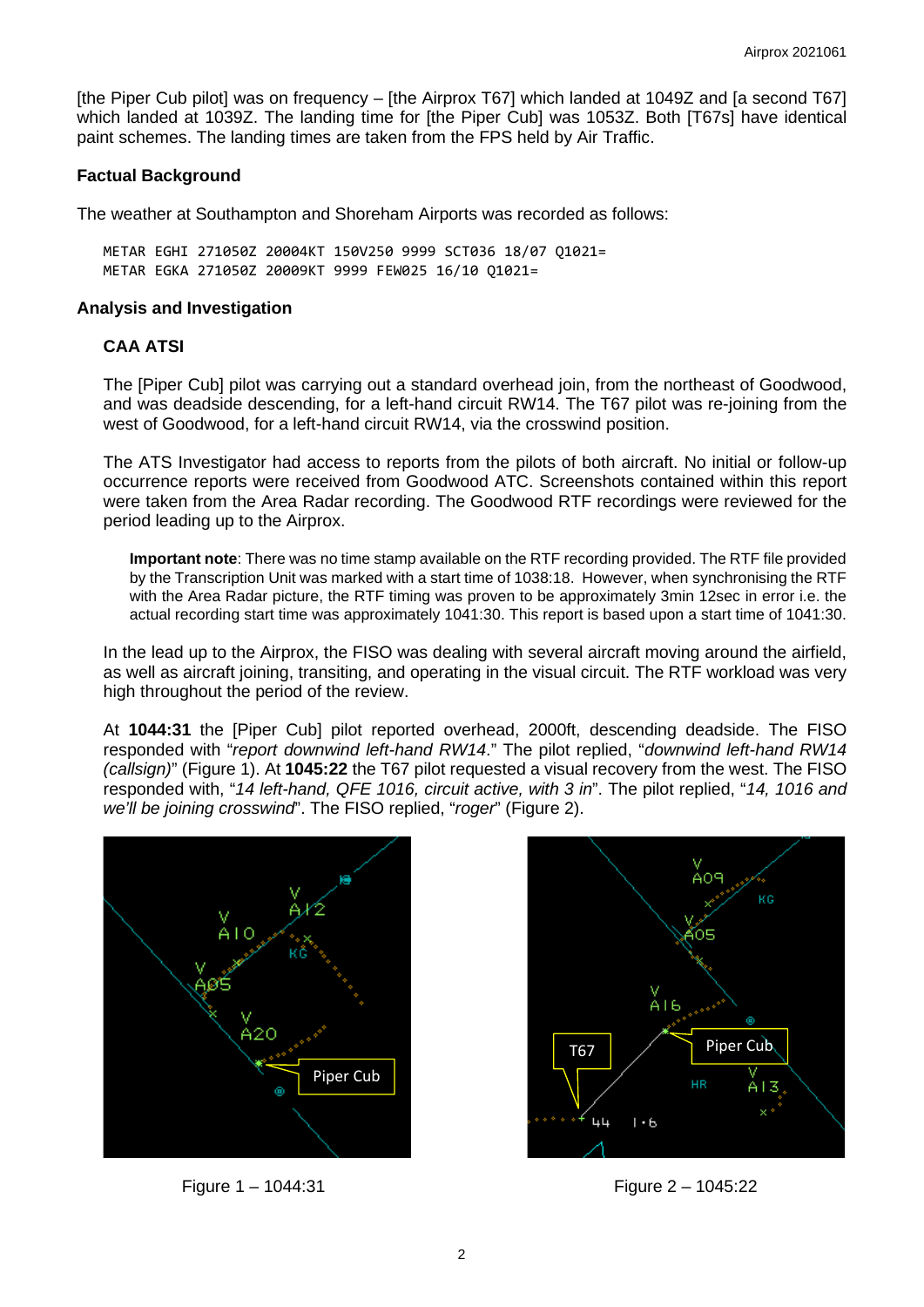At **1046:14** CPA occurred, with the two aircraft separated laterally by 0.1NM, the vertical distance reported by the [Piper Cub] pilot was estimated as less than 30m; however, this could not be measured or confirmed (Figure 3).



Figure 3 – 1046:14 – CPA Figure 4 – 1046:18

The [Piper Cub] pilot advised the FISO that they were descending deadside. Fifty-one seconds later, the T67 pilot reported re-joining from the west, for a crosswind join. The tracks flown by the pilots resulted in the two aircraft coming into confliction. Generic Traffic Information was passed to the T67 pilot, advising them that there were 3 aircraft in the visual circuit; however, no mention was made of the [Piper Cub] descending deadside, and no Traffic Information was passed on the intentions of the T67 pilot to the [Piper Cub] pilot.

### **CAP 797 Flight Information Service Officers Manual (relevant extracts)**

### **Traffic information**

- 8.15 *Whilst generic traffic information provided to a pilot may be useful to indicate how busy the aerodrome environment is, as the pilot gets closer to the aerodrome and is required to integrate with other traffic, specific traffic information is needed in order to achieve a safe, orderly and expeditious flow of air traffic and to assist pilots in preventing collisions.*
- 8.18 *Traffic information to traffic operating in the vicinity of an aerodrome, and specifically within the ATZ and to flights conducting Instrument Approach Procedures (IAP) shall be issued in a timely manner when, in the judgement of the AFISO, such information is necessary in the interests of safety, or*  when requested by the aircraft. When a pilot report indicates, or an AFISO considers, that there *may be a collision risk, specific traffic information shall be passed to each pilot concerned.*
- 8.101 *To facilitate the integration of arriving aircraft with existing circuit traffic, in addition to the provision of traffic information, AFISOs may provide advice on the published aerodrome joining procedures and/or a suggested course of action to the traffic situation.*

The [Piper Cub] pilot did not receive any Traffic Information on the T67 aircraft joining the circuit. The Traffic Information passed to the T67 pilot contained only generic information, advising them of the number of aircraft operating in the visual circuit. Having been advised by the T67 pilot of their intention to join crosswind, and with the [Piper Cub] pilot having advised that they were descending on the deadside, it would have been prudent for the FISO to have passed specific Traffic Information to both pilots. This may have assisted the T67 pilot to integrate themselves safely into the circuit pattern.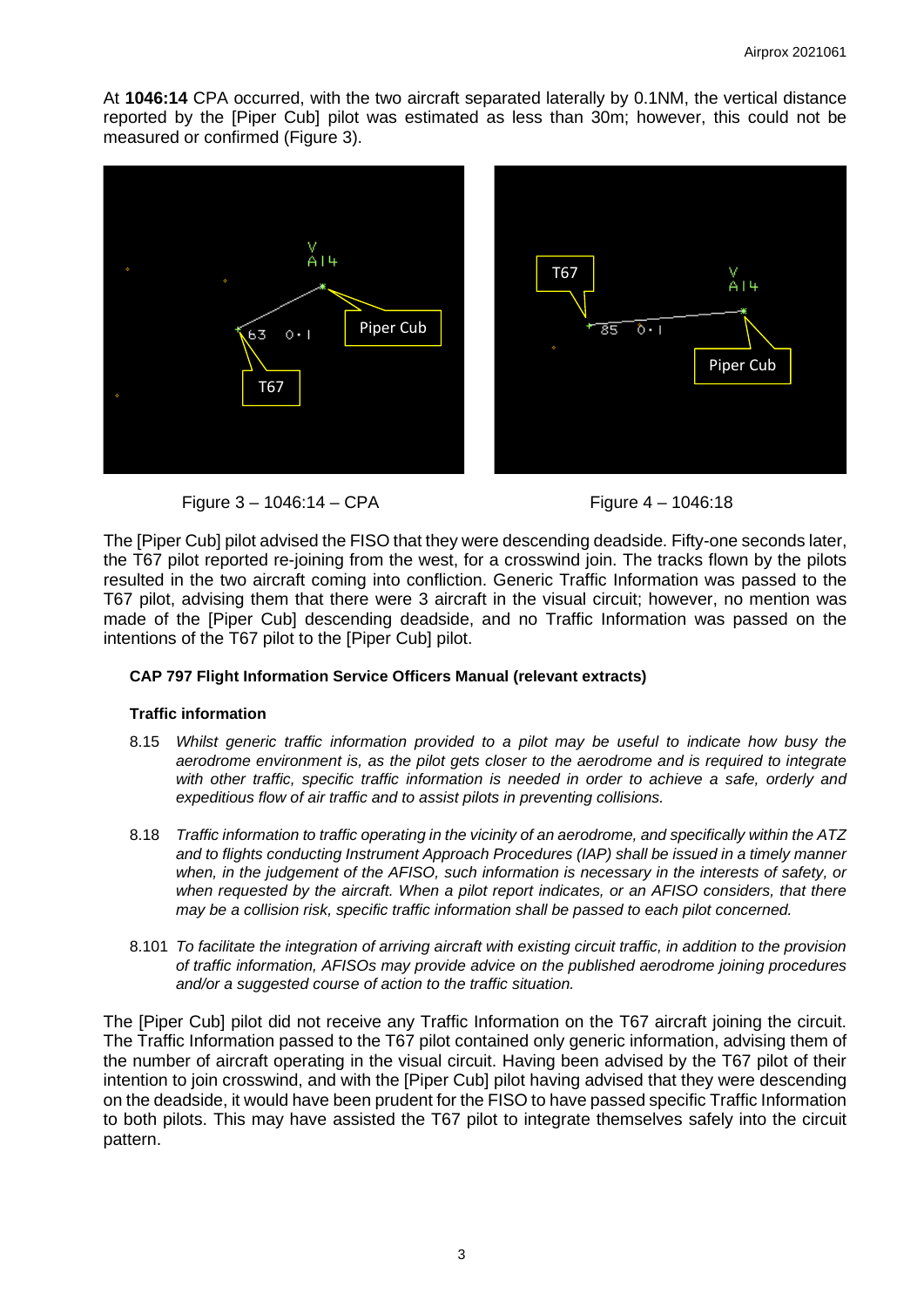## **UKAB Secretariat**

The Piper Cub and Slingsby T67 pilots shared an equal responsibility for collision avoidance and not to operate in such proximity to other aircraft as to create a collision hazard. [2](#page-3-0) An aircraft operated on or in the vicinity of an aerodrome shall conform with or avoid the pattern of traffic formed by other aircraft in operation. [3](#page-3-1)

## **Summary**

An Airprox was reported when a Piper L21 Cub and a Slingsby T67 flew into proximity in the Chichester/Goodwood circuit at 1046Z on Thursday 27<sup>th</sup> May 2021. Both pilots were operating under VFR in VMC and both pilots were in receipt of an Aerodrome Flight Information Service from Goodwood Information.

## **PART B: SUMMARY OF THE BOARD'S DISCUSSIONS**

Information available consisted of reports from both pilots, radar photographs/video recordings, a report from the aero club aviation operations manager and reports from the appropriate operating authorities. Relevant contributory factors mentioned during the Board's discussions are highlighted within the text in bold, with the numbers referring to the Contributory Factors table displayed in Part C.

Due to the exceptional circumstances presented by the coronavirus pandemic, this incident was assessed as part of a 'virtual' UK Airprox Board meeting where members provided a combination of written contributions and dial-in/VTC comments.

The Board first considered the actions of the Piper Cub pilot and heard from a GA pilot member that the preferred join for Chichester/Goodwood is an overhead join, which the Piper Cub pilot had been carrying out. Members agreed that the Piper Cub pilot had had the opportunity to hear the joining call of the Slingsby T67 pilot but had probably not assimilated that their aircraft was likely to come into conflict with the T67 on or around the crosswind leg, and that they had therefore not requested additional information to better understand the geometry between the 2 aircraft (**CF7**, **CF9**). In the event, the Piper Cub pilot had only had, at best, generic situational awareness of the joining T67 (**CF8**) and had probably continued with their standard overhead join in the knowledge that other circuit traffic would have been integrating with them. However, their opportunity to sight the faster T67 had been reduced due to the T67 approaching them from behind (**CF11**), meaning that they did not see the other aircraft until it had overtaken them (**CF10**).

The Board then considered the actions of the Slingsby T67 pilot and noted that they had been conducting a crosswind join in lieu of the preferred overhead join. Whilst members acknowledged that this would have been a more efficient profile for an aircraft joining the circuit from the west, they nevertheless felt that the T67 pilot's decision not to conduct the preferred join at Goodwood had been contributory to the Airprox (**CF5**). Furthermore, the Board considered that, although the crosswind join at Goodwood is not specifically prohibited, since it is not the preferred type of join this had placed more onus on the T67 pilot to integrate with the Piper Cub which was also establishing in the visual circuit at the time (**CF6**). Members agreed that the information passed to the T67 pilot by the AFISO had provided only generic situational awareness of circuit traffic (**CF8**) but also that the T67 pilot had not requested any further information to enable them to integrate safely into the circuit (**CF7**). The Board agreed that, ultimately, the T67 pilot had been relying on their lookout to detect the presence of other circuit traffic and that they had not seen the Piper Cub at the start of the crosswind leg (**CF10**).

Turning to the actions of the Goodwood AFISO, the Board heard from a controller member that, in a busy circuit such as this was, the AFISO may have been better served by at least passing the positions of the 3 other aircraft in the circuit to the T67 pilot, rather than just the number of aircraft in the circuit. Furthermore, members felt that sufficient information had been provided by the pilots of the Piper Cub and T67 to enable the AFISO to understand that the 2 aircraft were likely to be a factor to each other in

<span id="page-3-0"></span><sup>2</sup> (UK) SERA.3205 Proximity.

<span id="page-3-1"></span><sup>3</sup> (UK) SERA.3225 Operation on and in the Vicinity of an Aerodrome.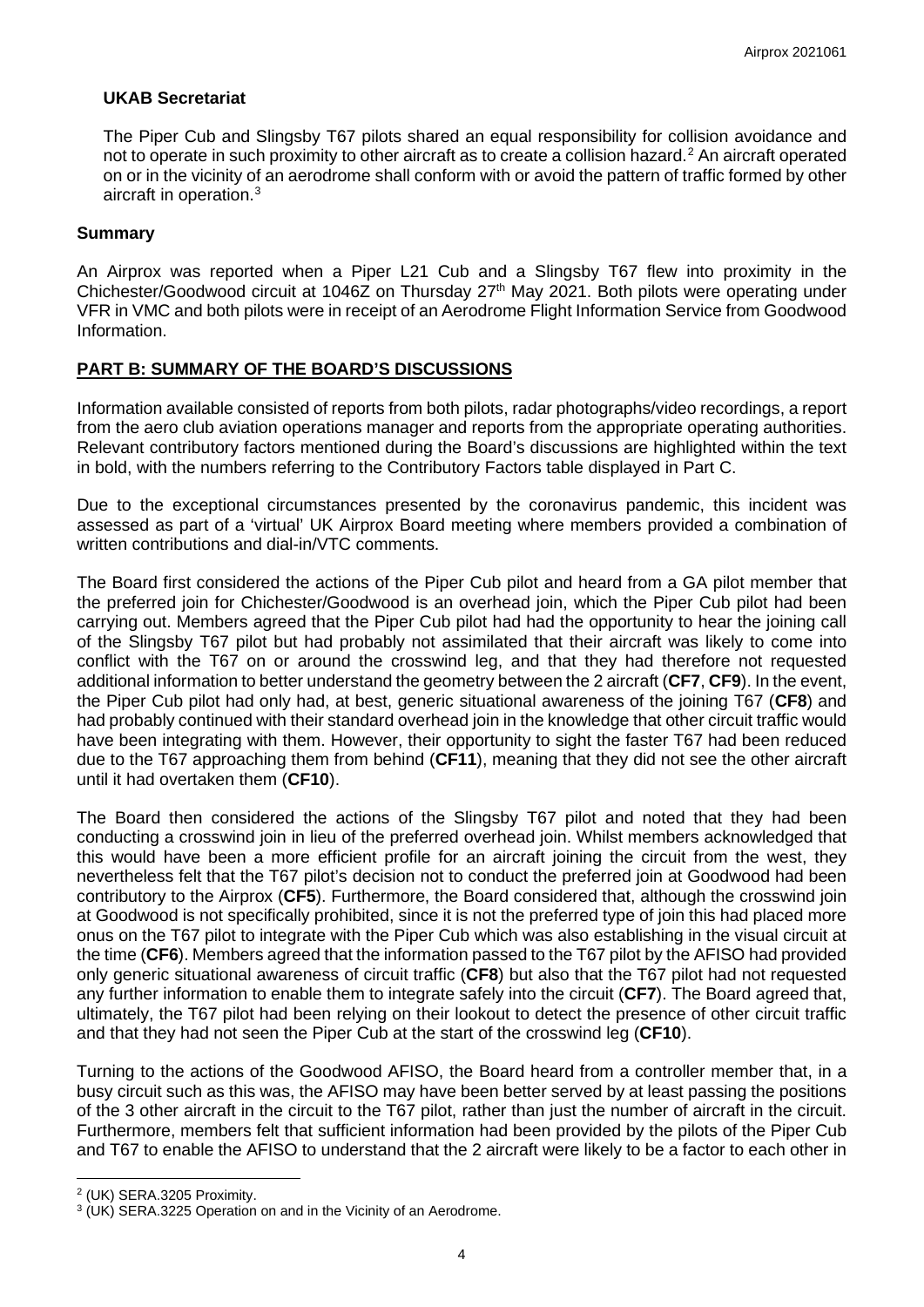the region of the crosswind leg. The Board agreed that the AFISO's situational awareness had, therefore, only been generic (**CF4**) and that this had led to the AFISO not detecting the conflict between the 2 aircraft (**CF3**). This, in turn, had led to the AFISO not deeming it necessary to pass specific Traffic Information to the T67 pilot on the Piper Cub and *vice versa* (**CF1**, **CF2**).

Finally, the Board considered the risk involved in this event. Members noted that, although the T67 pilot had reported transponding modes A, C and S, these had not been detected by the NATS radars and this had led to an unstable primary-only radar track of the T67. The Board took into account the measured CPA – noting the instability of the T67's recorded position – and the Piper Cub pilot's estimate of the separation and assessment of collision risk. The Board also noted the geometry of the encounter had meant that the Piper Cub pilot had not seen the T67 until after CPA and also that the T67 pilot had not seen the Piper Cub at all. Members therefore concluded that providence had played a major part in events and that a serious risk of collision had existed (**CF12**). Consequently, the Board assigned a Risk Category A to this event.

# **PART C: ASSESSMENT OF CONTRIBUTORY FACTORS AND RISK**

Contributory Factors:

|                | 2021061                                                    |                                                                       |                                                                                                                             |                                                                             |  |  |  |  |  |  |  |
|----------------|------------------------------------------------------------|-----------------------------------------------------------------------|-----------------------------------------------------------------------------------------------------------------------------|-----------------------------------------------------------------------------|--|--|--|--|--|--|--|
| <b>CF</b>      | <b>Factor</b><br><b>Description</b>                        |                                                                       | <b>ECCAIRS Amplification</b>                                                                                                | <b>UKAB Amplification</b>                                                   |  |  |  |  |  |  |  |
|                | <b>Ground Elements</b>                                     |                                                                       |                                                                                                                             |                                                                             |  |  |  |  |  |  |  |
|                | <b>• Regulations, Processes, Procedures and Compliance</b> |                                                                       |                                                                                                                             |                                                                             |  |  |  |  |  |  |  |
| 1              | <b>Human Factors</b>                                       | • ATM Regulatory Deviation                                            | An event involving a deviation from an<br>Air Traffic Management Regulation.                                                | Regulations and/or procedures<br>not fully complied with                    |  |  |  |  |  |  |  |
|                | <b>• Situational Awareness and Action</b>                  |                                                                       |                                                                                                                             |                                                                             |  |  |  |  |  |  |  |
| $\overline{2}$ | <b>Human Factors</b>                                       | • ANS Traffic Information<br>Provision                                | Provision of ANS traffic information                                                                                        | not provided,<br>ΤI<br>inaccurate,<br>inadequate, or late                   |  |  |  |  |  |  |  |
| 3              | <b>Human Factors</b>                                       | • Conflict Detection - Not<br>Detected                                | An event involving Air Navigation<br>Services conflict not being detected.                                                  |                                                                             |  |  |  |  |  |  |  |
| 4              | Contextual                                                 | • Traffic Management<br><b>Information Action</b>                     | An event involving traffic management<br>information actions                                                                | The ground element had only<br>generic, late or no Situational<br>Awareness |  |  |  |  |  |  |  |
|                | <b>Flight Elements</b>                                     |                                                                       |                                                                                                                             |                                                                             |  |  |  |  |  |  |  |
|                | <b>. Tactical Planning and Execution</b>                   |                                                                       |                                                                                                                             |                                                                             |  |  |  |  |  |  |  |
| 5              | <b>Human Factors</b>                                       | • Action Performed<br>Incorrectly                                     | Events involving flight crew performing<br>the selected action incorrectly                                                  | Incorrect or ineffective execution                                          |  |  |  |  |  |  |  |
| 6              | <b>Human Factors</b>                                       | • Monitoring of<br>Environment                                        | Events involving flight crew not to<br>appropriately monitoring the<br>environment                                          | Did not avoid/conform with the<br>pattern of traffic already formed         |  |  |  |  |  |  |  |
|                |                                                            | <b>• Situational Awareness of the Conflicting Aircraft and Action</b> |                                                                                                                             |                                                                             |  |  |  |  |  |  |  |
| 7              | <b>Human Factors</b>                                       | • Lack of Communication                                               | Events involving flight crew that did not<br>communicate enough - not enough<br>communication                               | Pilot did not request additional<br>information                             |  |  |  |  |  |  |  |
| 8              | Contextual                                                 | · Situational Awareness<br>and Sensory Events                         | Events involving a flight crew's<br>awareness and perception of situations                                                  | Pilot had no, late or only generic,<br><b>Situational Awareness</b>         |  |  |  |  |  |  |  |
| 9              | <b>Human Factors</b><br>Understanding/Comprehen<br>sion    |                                                                       | Events involving flight crew that did not<br>understand or comprehend a situation<br>or instruction                         | Pilot did not assimilate conflict<br>information                            |  |  |  |  |  |  |  |
|                | • See and Avoid                                            |                                                                       |                                                                                                                             |                                                                             |  |  |  |  |  |  |  |
| 10             | Human Factors                                              | • Monitoring of Other<br>Aircraft                                     | Events involving flight crew not fully<br>monitoring another aircraft                                                       | Non-sighting or effectively a non-<br>sighting by one or both pilots        |  |  |  |  |  |  |  |
| 11             | Contextual                                                 | • Visual Impairment                                                   | Events involving impairment due to an<br>inability to see properly                                                          | One or both aircraft were<br>obscured from the other                        |  |  |  |  |  |  |  |
|                | • Outcome Events                                           |                                                                       |                                                                                                                             |                                                                             |  |  |  |  |  |  |  |
| 12             | Contextual                                                 | • Near Airborne Collision<br>with Aircraft                            | An event involving a near collision by<br>an aircraft with an aircraft, balloon,<br>dirigible or other piloted air vehicles |                                                                             |  |  |  |  |  |  |  |